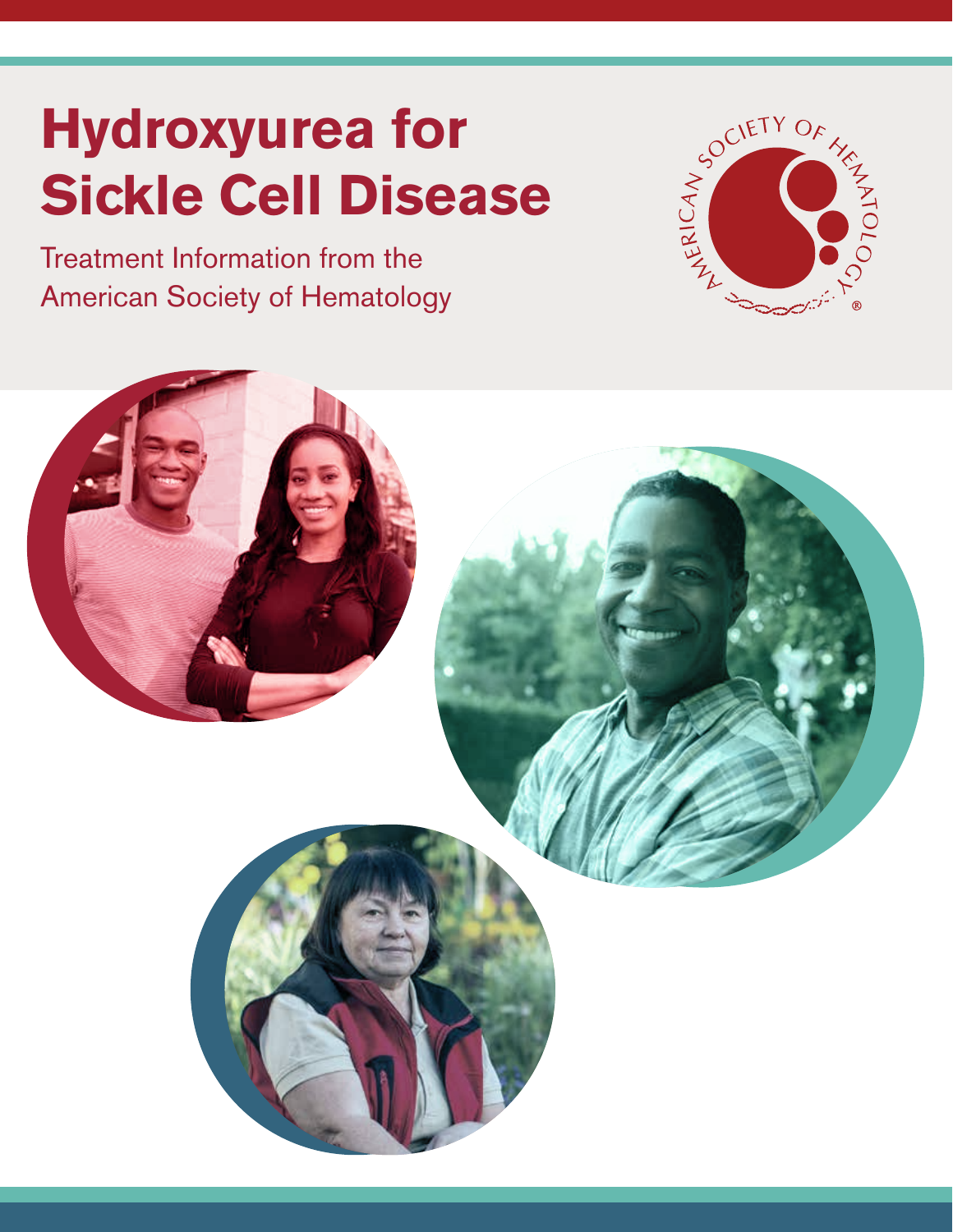

#### **About the American Society of Hematology**

For more than 50 years, the American Society of Hematology (ASH) has been committed to helping hematologists conquer blood diseases. With more than 17,000 members from nearly 100 countries, ASH is the world's largest professional society of hematologists. We're dedicated to furthering the understanding, diagnosis, treatment, and prevention of disorders affecting the blood. To learn about how ASH is working towards conquering sickle cell disease, visit www.hematology.org/scd.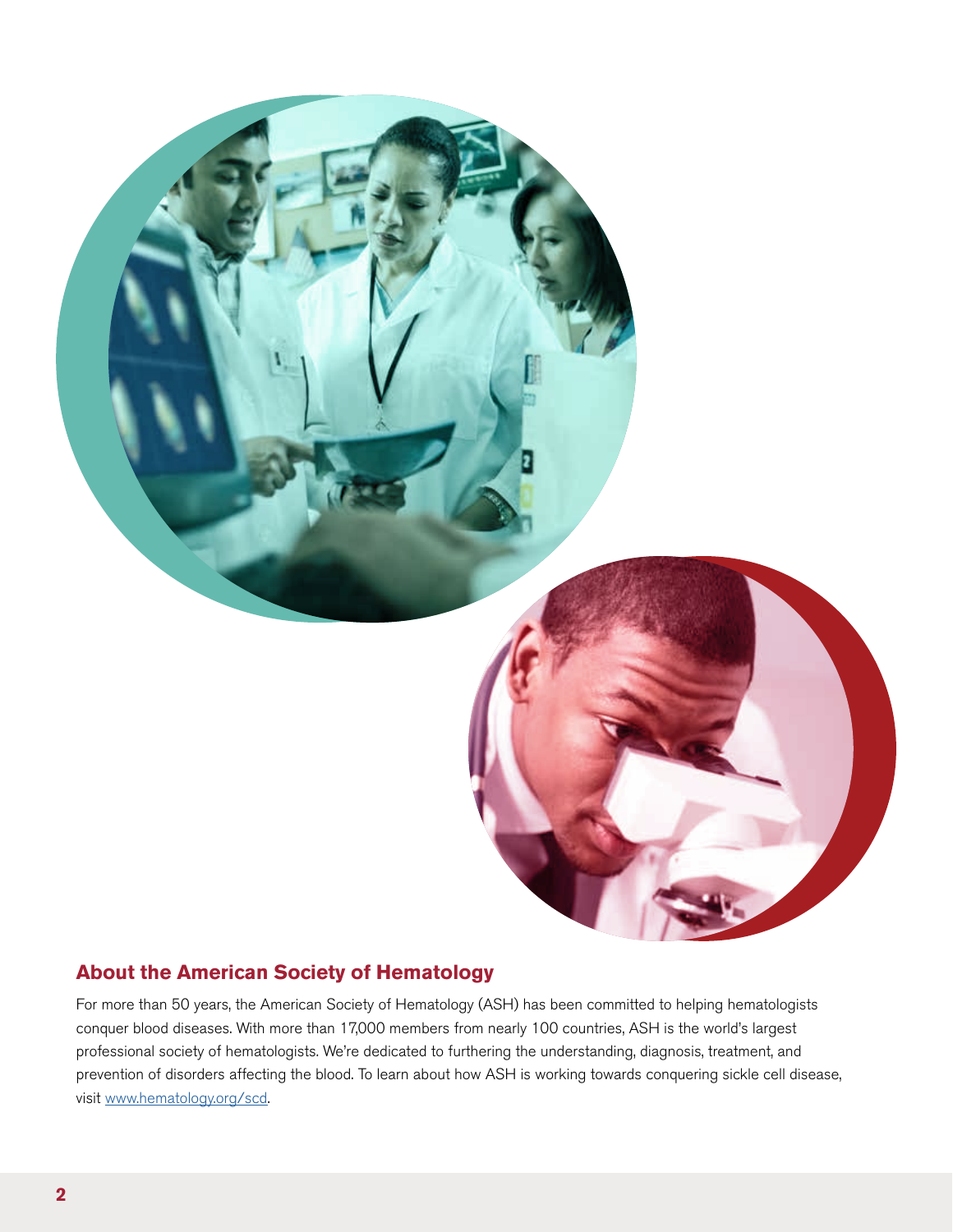# **Table of Contents**

| Sickle Cell Disease Basics 4 |  |
|------------------------------|--|
|                              |  |
|                              |  |
|                              |  |
|                              |  |
|                              |  |

#### **About This Booklet**

This booklet has been prepared by the American Society of Hematology and provides general information about hydroxyurea, which is one of the few FDA-approved therapies to treat sickle cell disease. This booklet is purely an informational resource. It does not provide medical advice and is not intended to substitute for consultation with a medical professional. People with sickle cell disease should talk to their doctor before making any changes to their treatment.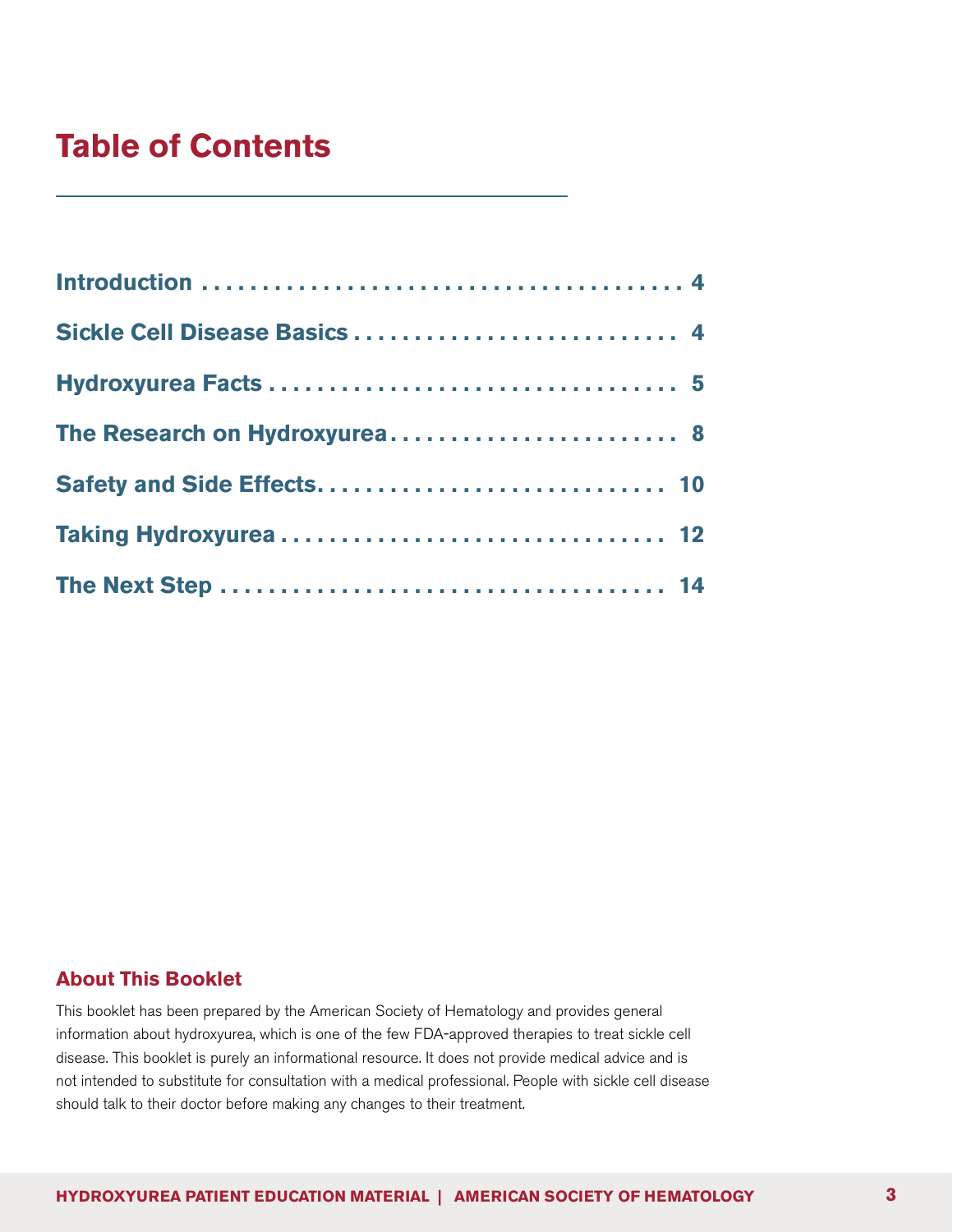# **Introduction**

If you have sickle cell disease, you know the impact it can have on your life. Sickle cell disease can cause periods of intense pain (called "pain crises") and other problems. You may even end up in the emergency room or the hospital.

But here's some good news: a medicine called hydroxyurea ("hi-drox-ee-ure-EE-a") can help adults and children with sickle cell disease. This medicine can help you have fewer pain crises — and even live longer. Hydroxyurea has helped many people and it could help you.

The American Society of Hematology developed this booklet to educate people with sickle cell disease about this important treatment option. We encourage you to talk with your doctor about your personal treatment plan and whether hydroxyurea could help. The decision to take hydroxyurea is up to you.



# **Sickle Cell Disease Basics**

## **What is sickle cell disease?**

Sickle cell disease is a blood disease that causes problems with red blood cells.

Normally, red blood cells are round and flexible, which allows them to move easily through your blood vessels. Red blood cells contain a protein called hemoglobin that carries oxygen throughout your body.

People with sickle cell disease don't have regular hemoglobin in their red blood cells. Their hemoglobin can give their red blood cells a curved shape, like a banana or a sickle (a farming tool with a curved edge). These sickle cells are hard and sticky, which means they can block the flow of blood in your body and cause serious problems.

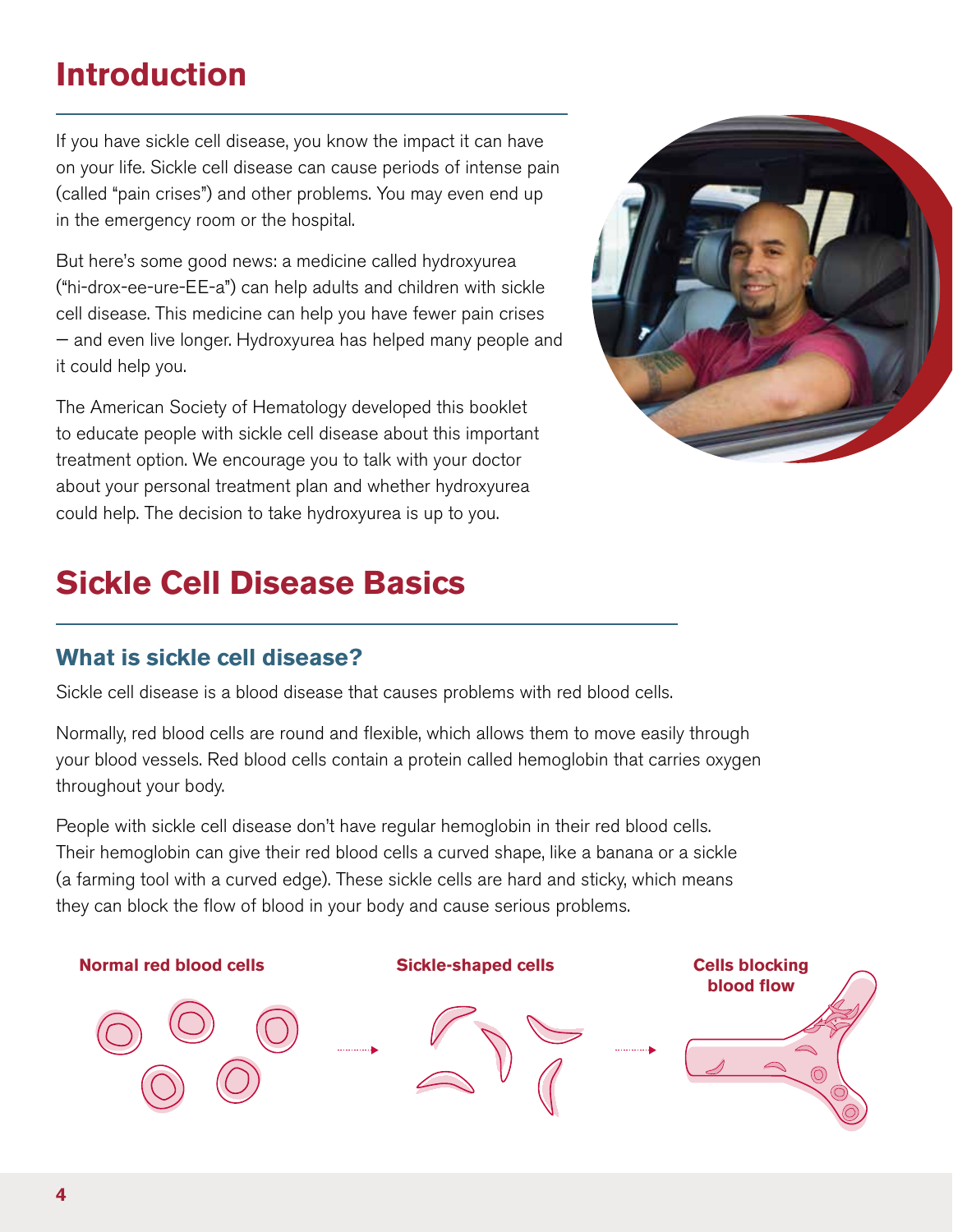# **What problems can sickle cell disease cause?**

#### **Sickle cell disease can cause:**

- **Anemia** when you have fewer red blood cells to carry oxygen in your body, which can make you feel tired.
- **Pain crisis** pain in your chest, stomach, or bones. This happens when sickle cells block your blood vessels.
- **Acute chest syndrome** a lung problem that happens when sickle cells block the blood vessels in your lungs. This can be life threatening and you will need to go to the hospital.
- **Organ damage**  harm to important organs like your brain, heart, lungs, kidneys, and eyes. This can lead to serious problems like kidney failure or vision loss.

Sickle cell disease can even shorten your life — but hydroxyurea can help you live longer. That's why it's important to consider taking it.



# **Hydroxyurea Facts**

Hydroxyurea is a medicine that doctors have used to treat people with sickle cell disease since the 1980s. The Food and Drug Administration (FDA) approved it for treating adults with sickle cell disease in 1998. In 2017, the FDA approved it to treat children with sickle cell disease.

Hydroxyurea is also used to treat cancer. But doctors use a lower dose (amount) to treat sickle cell disease than to treat cancer.

**Hydroxyurea can help people with sickle cell disease live longer.**

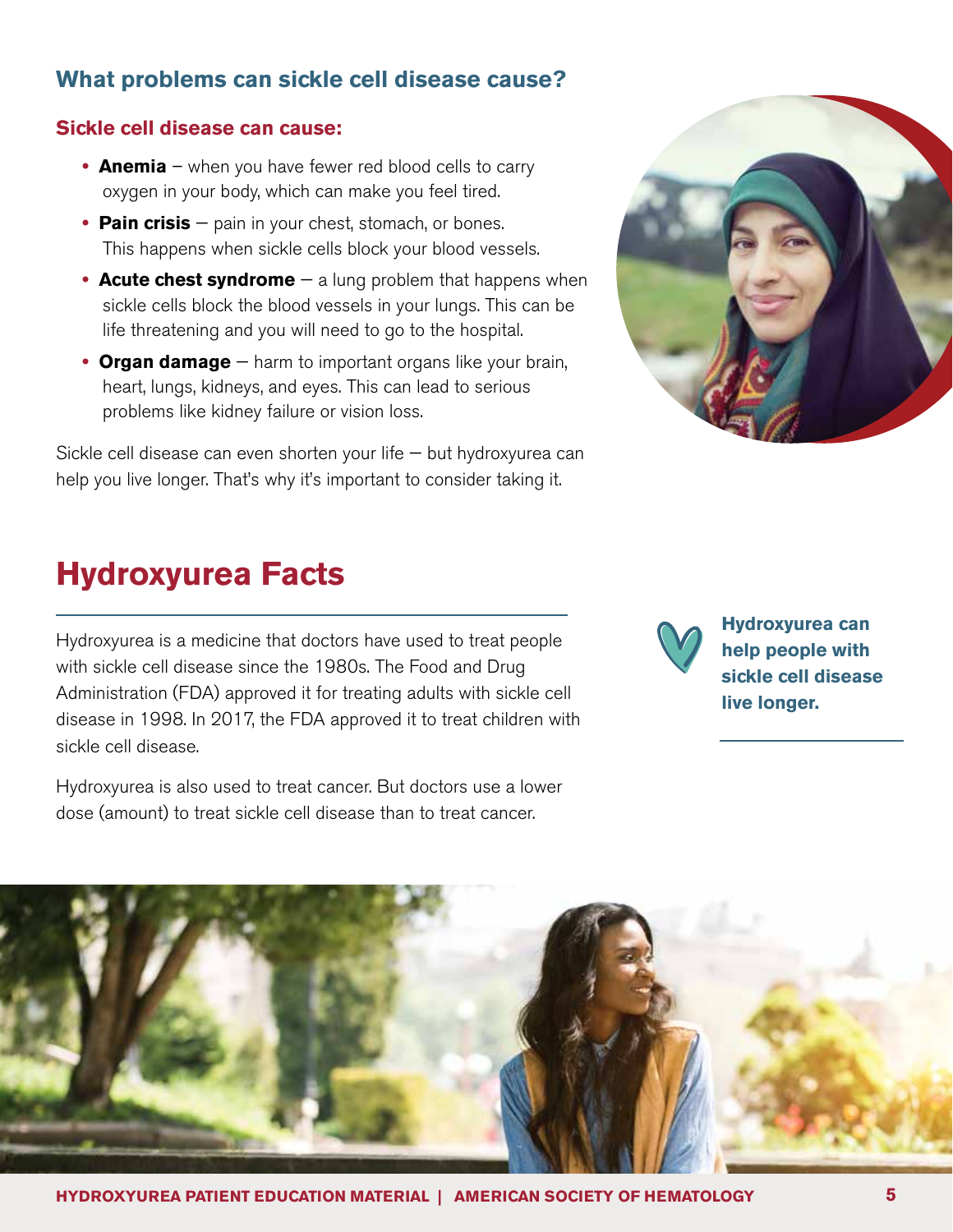# **How can hydroxyurea help with sickle cell disease?**

Hydroxyurea reduces the problems that sickle cell disease causes. People with sickle cell disease who take hydroxyurea have fewer:

- Pain crises
- Episodes of acute chest syndrome
- Blood transfusions
- Hospital stays

Hydroxyurea can also prevent or slow down damage to your organs.

# **Cole's Story\***

#### **"This was my first activity without pain in years."**

Before Cole started taking hydroxyurea, she had frequent pain crises. For a while, she was in the hospital every few weeks. She wasn't able to keep a job.

Then Cole's doctor recommended hydroxyurea. After she started taking it, Cole began to feel better. She even walked a 5K race just a few months later without going into crisis or having any pain. She was able to start working again  $-$  and she has gone more than 4 years without a major pain crisis.

\*The stories in this booklet are from real people who shared their experiences with ASH.

## **How does hydroxyurea work?**

Hydroxyurea makes your red blood cells bigger. It helps them stay rounder and more flexible and makes them less likely to turn into a sickle shape.

The medicine does this by increasing a special kind of hemoglobin called hemoglobin F. Hemoglobin F is also called fetal hemoglobin because newborn babies have it. When you have higher levels of hemoglobin F, your red blood cells are less likely to cause problems.

#### **Sickle-shaped cells**



#### **Normal, round red blood cells**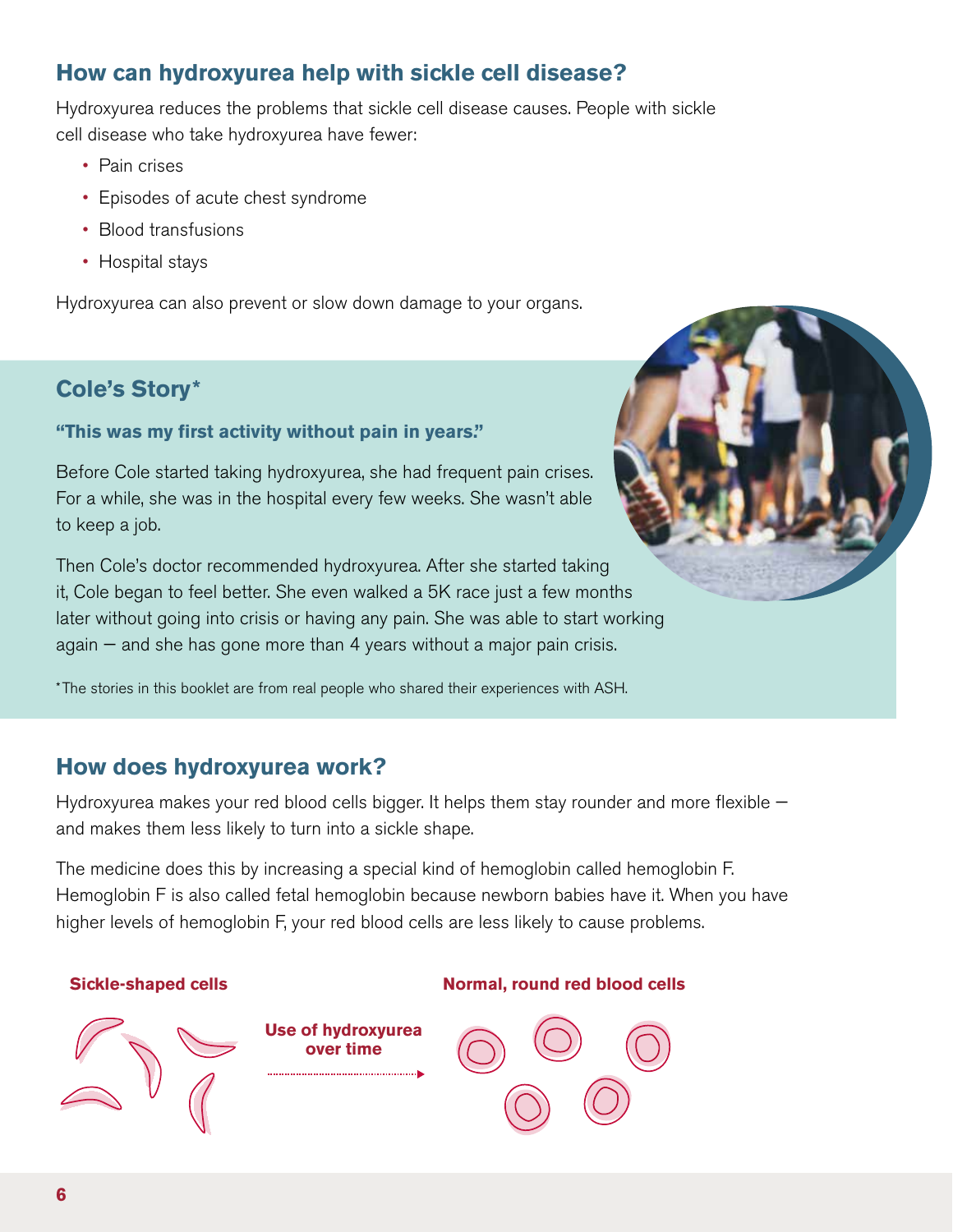

### **Who should take hydroxyurea?**

If you have any form of sickle cell disease, hydroxyurea could help you. This is true even if your symptoms aren't severe.

Different types of sickle cell disease respond to hydroxyurea differently. If you aren't sure which type of sickle cell disease you have, ask your doctor — and say that you'd like to know how hydroxyurea could help you.

- Experts strongly recommend hydroxyurea for people with **sickle cell disease type SS** or **type sickle beta zero (Sβ0) thalassemia** ("thal-uh-SEE-me-uh"). Hydroxyurea is proven to help people with both of these forms of sickle cell disease.
- If you have **sickle cell disease type SC** or **type sickle beta plus (Sβ+) thalassemia**, talk to your doctor. Hydroxyurea can help, but scientists have done less research on what hydroxyurea can do for people with these types of sickle cell disease.



**Hydroxyurea can even help people who rarely have obvious problems caused by sickle cell disease.**

### **What are the types of sickle cell disease?**

There are many different forms of sickle cell disease:

- Sickle cell anemia, which includes sickle cell disease type SS and type sickle beta zero (Sβ0) thalassemia
- Sickle cell disease type SC
- Sickle cell disease type sickle beta plus (Sβ+) thalassemia
- Sickle cell disease type SD, SE, and other sickle cell disease variants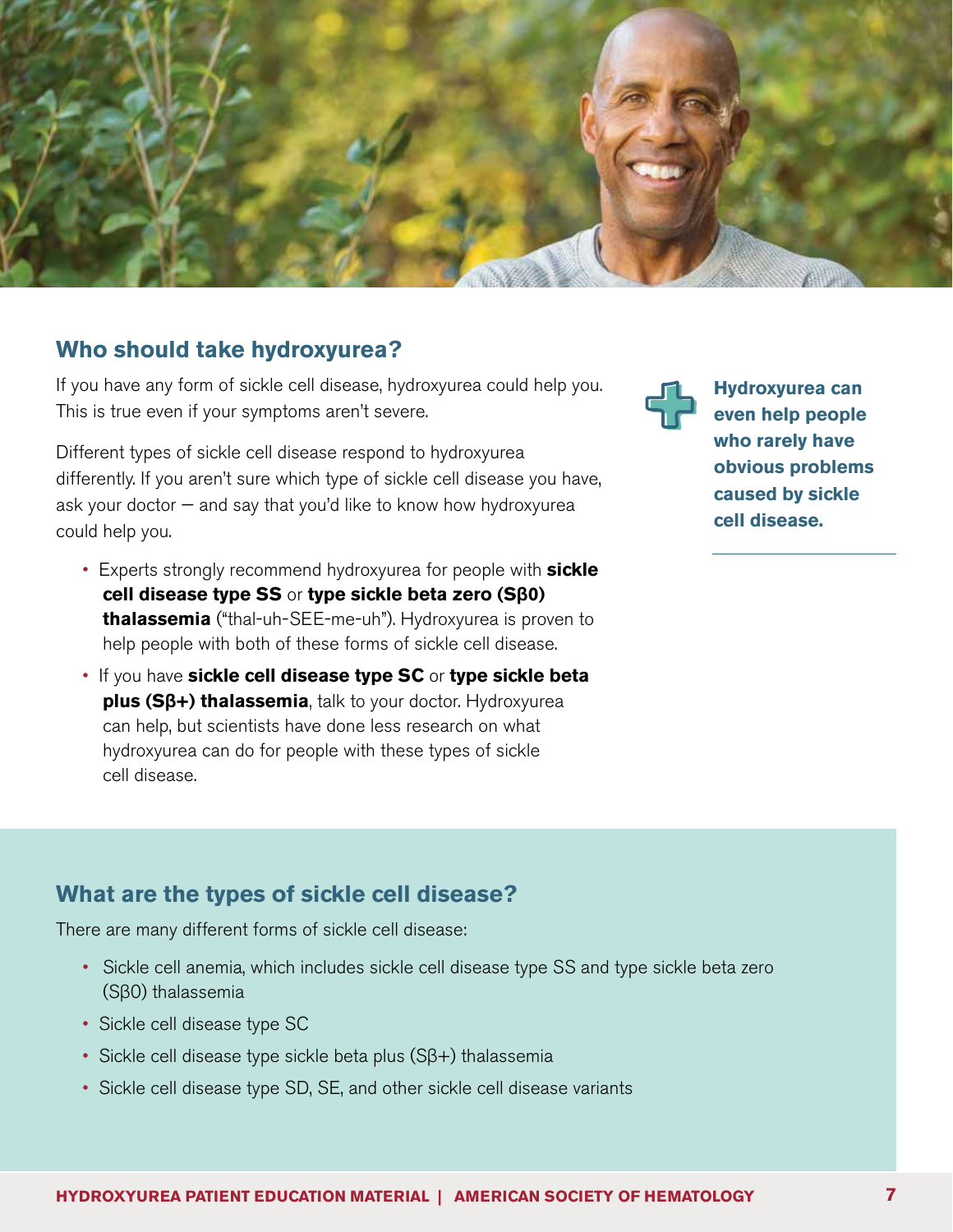# **The Research on Hydroxyurea**

Research shows that hydroxyurea is safe and helpful for people with sickle cell disease.

# **The Multicenter Study of Hydroxyurea**

In 1992, scientists started a study of 299 people to see if hydroxyurea could help adults with these kinds of sickle cell disease:

- Sickle cell disease type SS
- Sickle cell disease type sickle beta zero (Sβ0) thalassemia

To do this, they randomly put people in the study into 2 groups. One group got hydroxyurea. The other group got a placebo (a pill that has no medicine). The people in the study didn't know which pill they were taking.

# **What did the study show?**

The people who took hydroxyurea had fewer problems caused by their sickle cell disease.

### **They had half as many pain crises.**

- The people who took the placebo had **nearly 5** pain crises in a year.
- The people who took hydroxyurea had about half as many — **fewer than 3** pain crises a year.

### **They had fewer hospital stays.**

- People who took the placebo had **more than 2** hospital stays a year due to pain crises.
- People who took hydroxyurea had **only 1** hospital stay a year because of a pain crisis.





**2.4 hospital stays per year with the placebo**



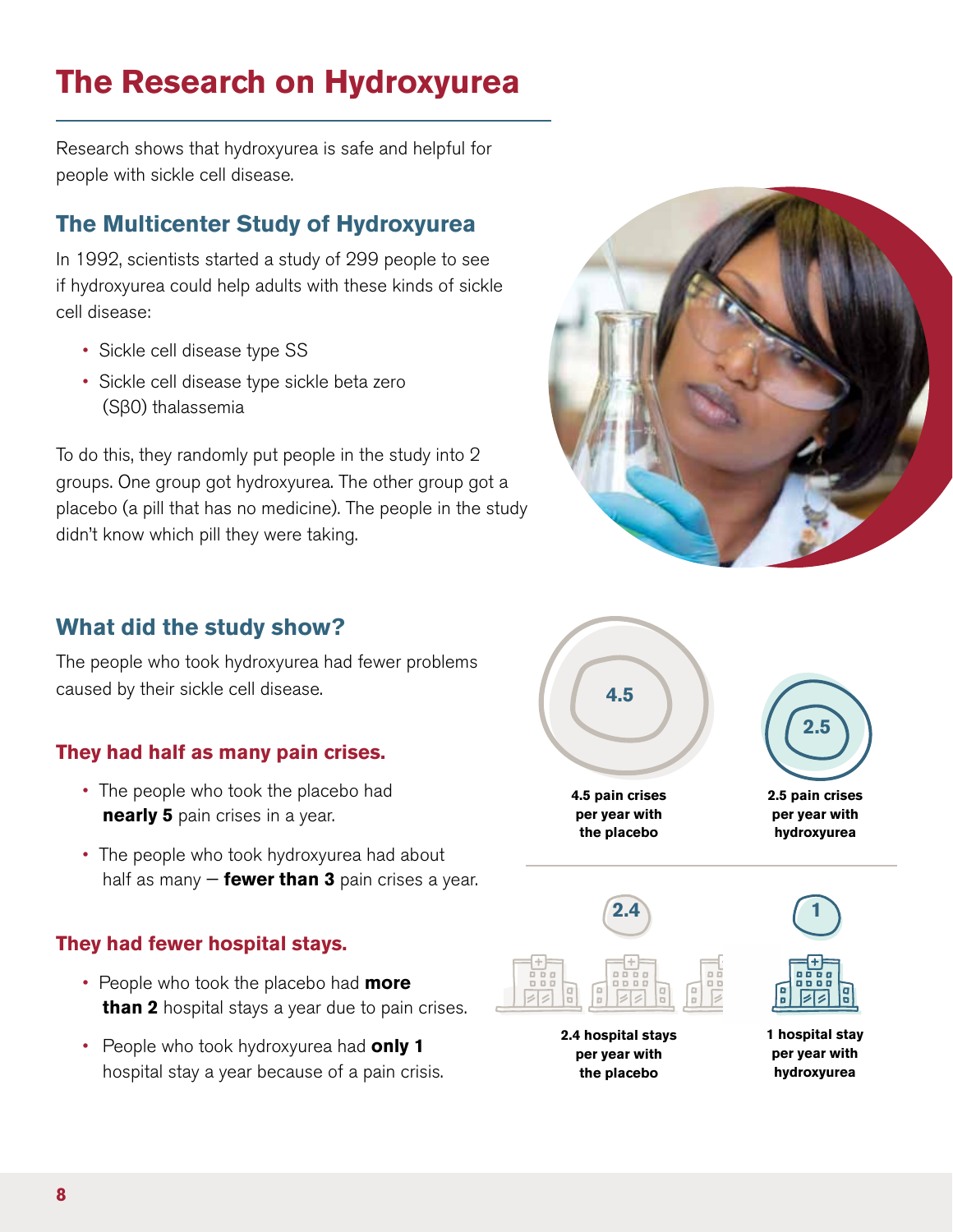### **They got acute chest syndrome less often.**

- **35** out of every 100 people who took the placebo got acute chest syndrome.
- Only **16** out of every 100 people who took hydroxyurea got acute chest syndrome — that's about half as many.

#### **They needed fewer blood transfusions.**

- **50** out of every 100 people who took the placebo got transfusions.
- Just **32** out of every 100 people who took hydroxyurea got transfusions.

#### **They didn't have more side effects.**

The researchers also looked at side effects and found that people taking hydroxyurea didn't have any more side effects than people taking the placebo.

**Source:** Charache, S., Terrin, M. L., Moore, R. D., Dover, G. J., Barton, F. B., Eckert, S. V., McMahon, R. P., and Bonds, D. R. (1995). Effect of hydroxyurea on the frequency of painful crises in sickle cell anemia, The New England Journal of Medicine, 332(20), 1317-1322. http://doi.org/10.1056/NEJM199505183322001

### **What have other studies shown?**

Many other studies have shown that hydroxyurea helps people with sickle cell disease — even children. One study showed that hydroxyurea is helpful and safe for children as young as 9 months old.





**50 of 100 people got transfusions with the placebo**



**35 of 100 people got acute chest syndrome with the placebo**

**16 of 100 people got acute chest syndrome with hydroxyurea**



**32 of 100 people got transfusions with hydroxyurea**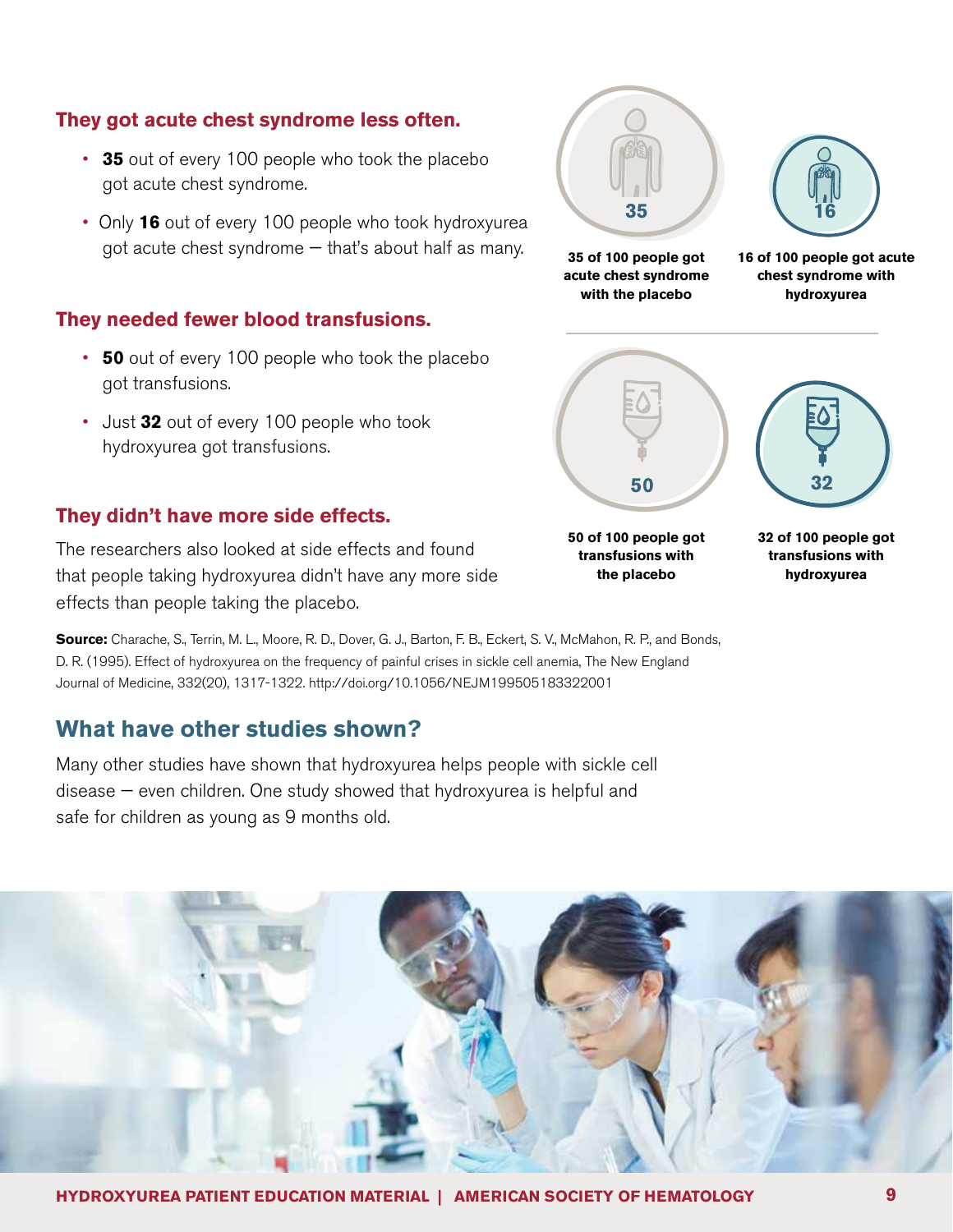# **Safety and Side Effects**

# **Is it safe to take hydroxyurea for many years?**

Yes. Many people with sickle cell disease have taken hydroxyurea safely for over 20 years. Even young children can take it.

## **Does hydroxyurea cause cancer?**

**No**. There's no evidence that hydroxyurea causes cancer in people with sickle cell disease. It's been used safely since the 1980s.

# **Nana's Story\***

#### **"Hydroxyurea has given me the opportunity to be in control of my health and life."**

Nana started taking hydroxyurea when she was just 12 years old. She'd already been in the hospital many times. After Nana started taking hydroxyurea, she was in the hospital less and less. She even got near perfect attendance at school — and went on to study psychology at the University of Virginia.

\*The stories in this booklet are from real people who shared their experiences with ASH.

# **What side effects can hydroxyurea cause?**

All medicines can have side effects. Some people who take hydroxyurea may experience these side effects:

- Thinning hair or mild hair loss
- Fingernail beds that turn darker
- Nausea (feeling sick to your stomach)

Very rarely, hydroxyurea can cause more serious side effects. But most people with sickle cell disease who take hydroxyurea don't have any serious side effects.

If you have any new symptoms after you start taking hydroxyurea, tell your doctor  $-$  you may be able to take a lower dose.



**Most people with sickle cell disease who take hydroxyurea have few or no side effects. Most side effects are mild.**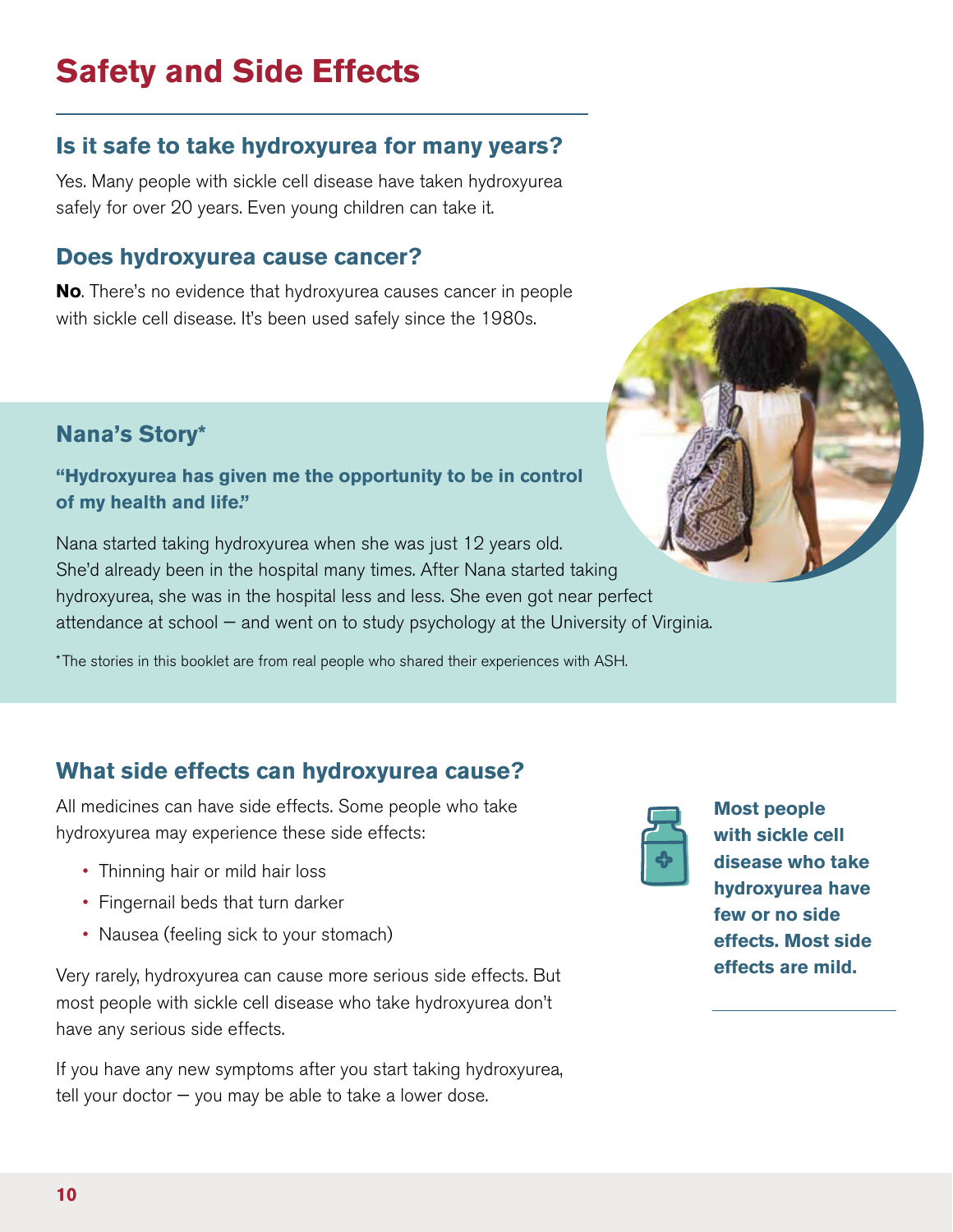

### **Will I be able to start a family?**

If you're thinking about having a baby, be sure to talk to your doctor about the pros and cons of taking hydroxyurea. Experts are still learning about how hydroxyurea affects your ability to have a healthy baby. Taking it during pregnancy is a personal choice that your doctor can help you make.

#### **Women**

- If you are pregnant or planning to get pregnant, talk to your doctor to make a plan.
- Hydroxyurea may increase the risk of birth defects, but we don't know for sure yet.
- Some women choose to stop taking hydroxyurea early in their pregnancy and then start it again during the third trimester (after 29 weeks).

#### **Men**

- Hydroxyurea can lower your sperm count, which may already be low due to sickle cell disease.
- Painful erections are a complication of sickle cell disease that can cause permanent damage to the penis. Hydroxyurea may make these painful erections less likely.

### **Nikita's Story\***

#### **"My baby is perfectly healthy and doing just fine."**

Nikita started taking hydroxyurea after she got sick during a business trip, and it helped her a lot. After taking it for over 5 years, Nikita got pregnant.



She talked to her doctor about continuing to take hydroxyurea, and together they decided the best choice for her and the baby was to stop taking it during her pregnancy. After she gave birth to a healthy baby boy, Nikita started taking hydroxyurea again. Now, both she and her son are doing well.

\*The stories in this booklet are from real people who shared their experiences with ASH.

**Many men and women who have taken hydroxyurea have had healthy babies.**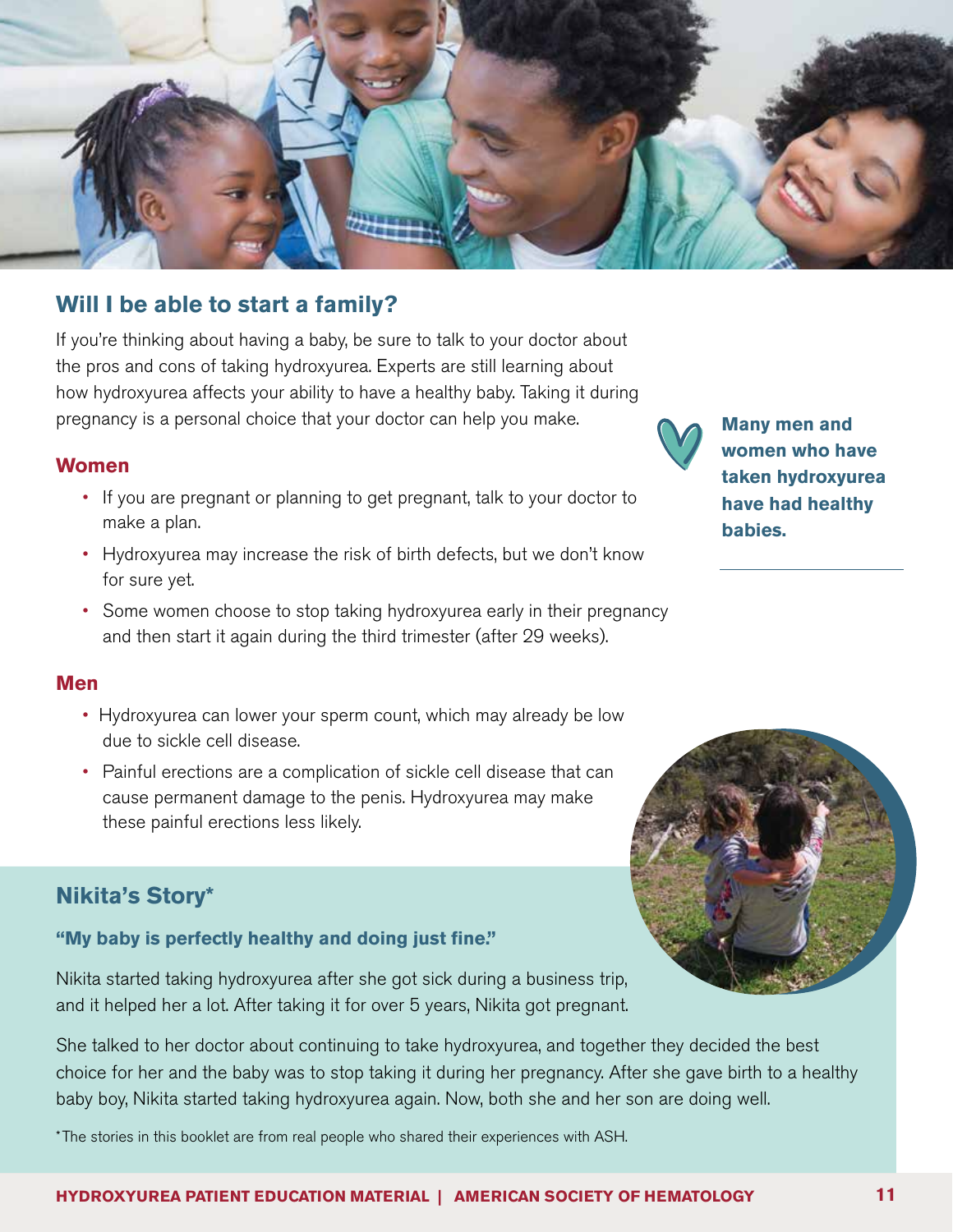# **Taking Hydroxyurea**

# **What do I need to know about taking hydroxyurea?**

- Most people take hydroxyurea pills once a day. Your doctor will prescribe the dose he or she thinks is right for you. Sometimes you may need to take a different number of pills on certain days.
- Hydroxyurea is safe to take with most other medicines but it's always a good idea to check with your doctor or pharmacist before starting a new medicine.
- Hydroxyurea pills are capsules that are about three-quarters (3/4) of an inch long.

# **Checking your blood count**

You'll need to get your blood cell counts checked regularly when you take hydroxyurea. When you first start taking it, you may need to get your blood counts checked every month.

Ask your doctor about your blood count numbers to see how they change. The changes in your blood counts can be a good sign that the hydroxyurea is working!

### **These tests will check for:**

- **Hemoglobin**, the protein that carries oxygen in red blood cells. Hydroxyurea works by making your hemoglobin level **go up**.
- The **size of your red blood cells** (measured as "mean cell volume," or MCV). Hydroxyurea works by making your red blood cells **bigger**.
- **Neutrophils**, a type of white blood cell. Hydroxyurea makes the number of neutrophils **go down**. This is okay as long as your white blood cell count doesn't get too low.

Your doctor might change your dose based on your blood cell counts. For example, if the neutrophils in your blood don't go down, your doctor might increase your dose.

Your doctor will also check to see if some types of blood cells get too low. If this is the case, your doctor might ask you to stop taking hydroxyurea for a while.



**Hydroxyurea isn't very expensive, and most health insurance plans cover it.**

| <b>Actual size of sample</b><br>hydroxyurea pill |  |
|--------------------------------------------------|--|
|                                                  |  |
| المعتقبات                                        |  |



**When taking hydroxyurea, getting regular blood counts helps your doctor see how the medicine is working.**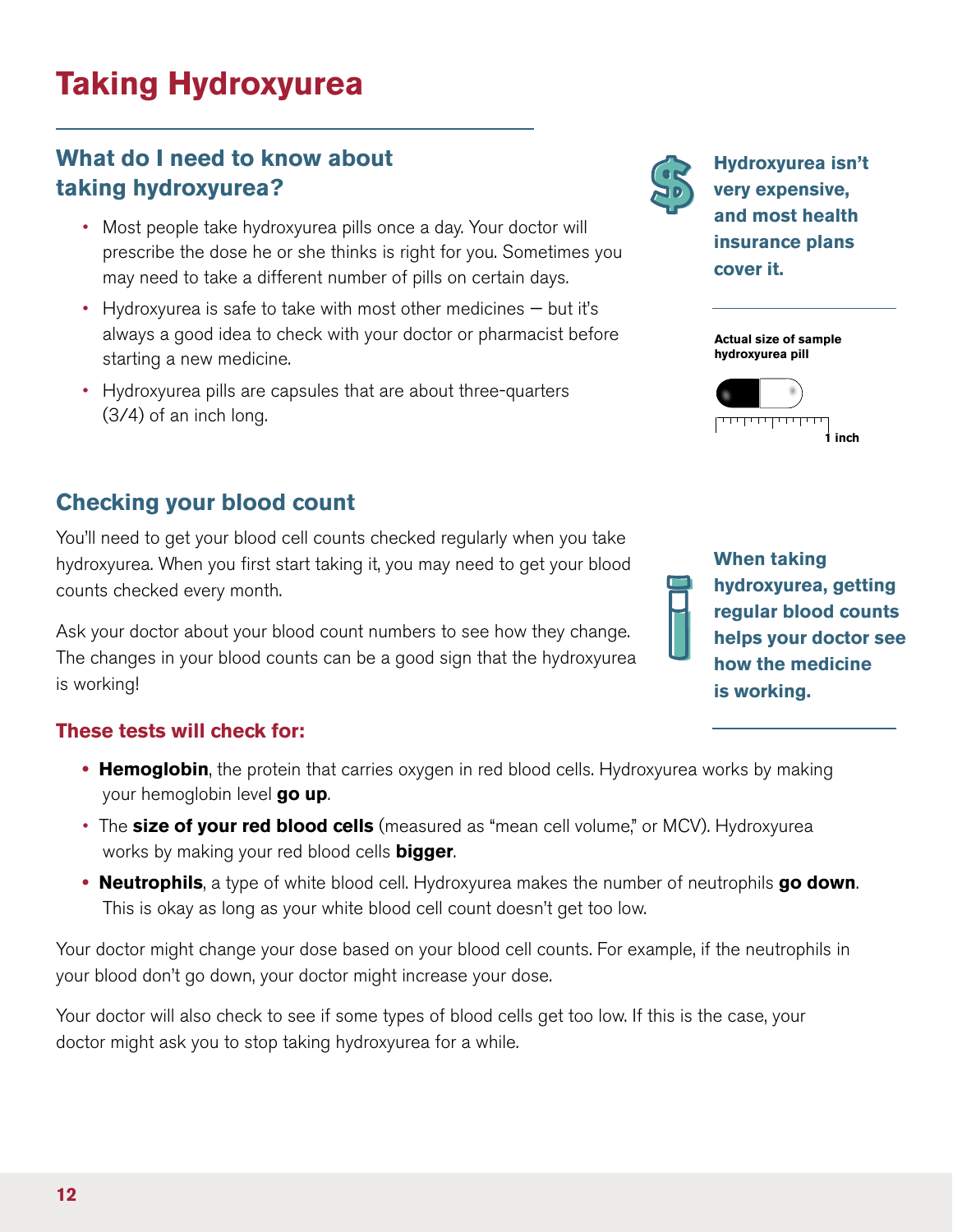

## **What if I miss a dose?**

- Hydroxyurea will only work if you take it every day.
- Missing a dose is not dangerous and will not reverse the benefits of the drug.

#### **Remember to take it every day**

It can be hard to remember to take hydroxyurea every day. Here are some tips to help you remember:



Mark your calendar every day after you take it.



Get a pill box with a section for each day of the week. Fill it on the same day every week.



Set an alarm on your cell phone that goes off every day.



Ask friends or family members to help remind you.

# **Ndiogou's Story\***

#### **"Talk to your doctor about giving it a try."**

Ndiogou started taking hydroxyurea when he was 21 years old and noticed the difference a few months later. At first, he had a lot less pain. Eventually, it went away completely.

Sickle cell disease hadn't stopped Ndiogou from playing sports or taking part in other activities, and taking hydroxyurea made life easier for him.

\*The stories in this booklet are from real people who shared their experiences with ASH.

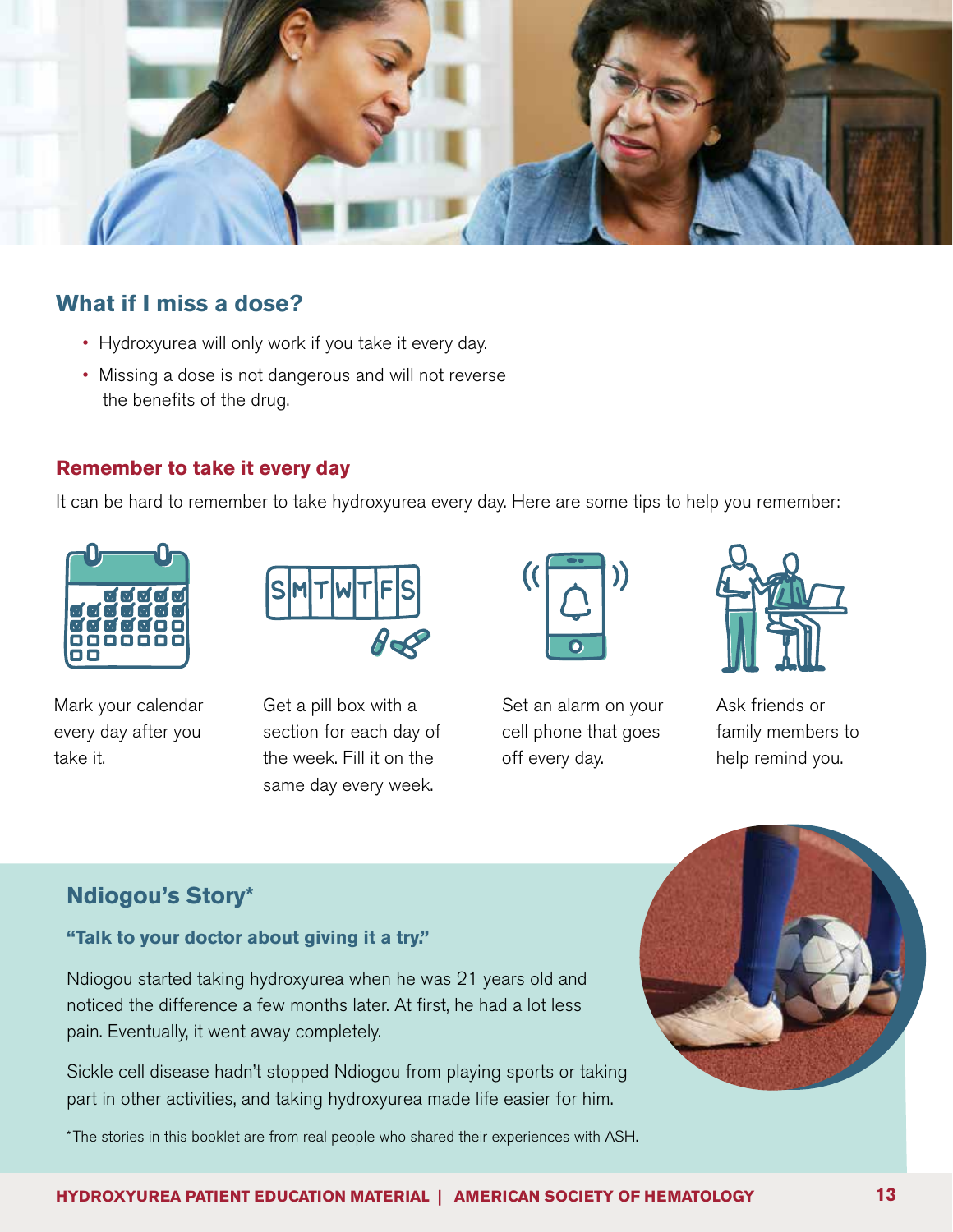# **What if I take hydroxyurea and it doesn't seem to help?**

- Don't be discouraged! Hydroxyurea takes time to work. Try to stick with it for at least a year. It may take that long for your doctor to figure out the right dose for you.
- If you're having side effects, don't stop taking hydroxyurea talk to your doctor first. Some side effects will go away after you take it for a while.

# **Adrienne's Story\***

#### **"It took a while to start working, but I feel much better now."**

For a while, Adrienne was very sick and her blood counts were always low. Her doctor prescribed hydroxyurea for her sickle cell disease, but she stopped taking it after 4 months because she was worried about side effects.

When her doctor explained how hydroxyurea could help her over time, Adrienne decided to try it again. She started to feel better after about 6 months. Now she's able to be more active and she's been in the hospital a lot less, too!

\*The stories in this booklet are from real people who shared their experiences with ASH.

# **The Next Step**

Hydroxyurea can help people with sickle cell disease have fewer pain crises and better health. If you have sickle cell disease, it could help you. We hope this booklet has answered some of your questions about this treatment option.

#### **Think hydroxyurea might be right for you? Start the conversation with your doctor.**



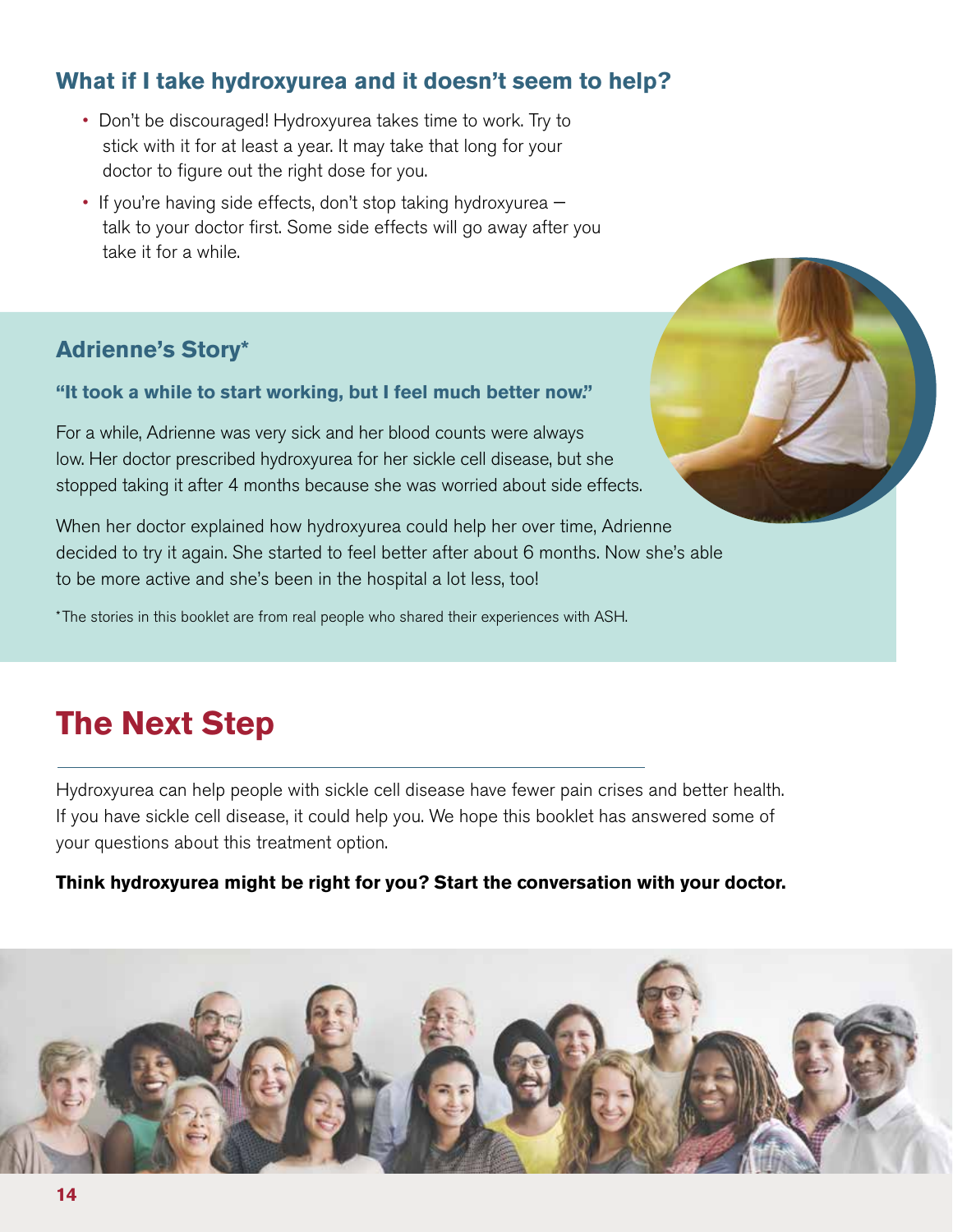# **Notes**